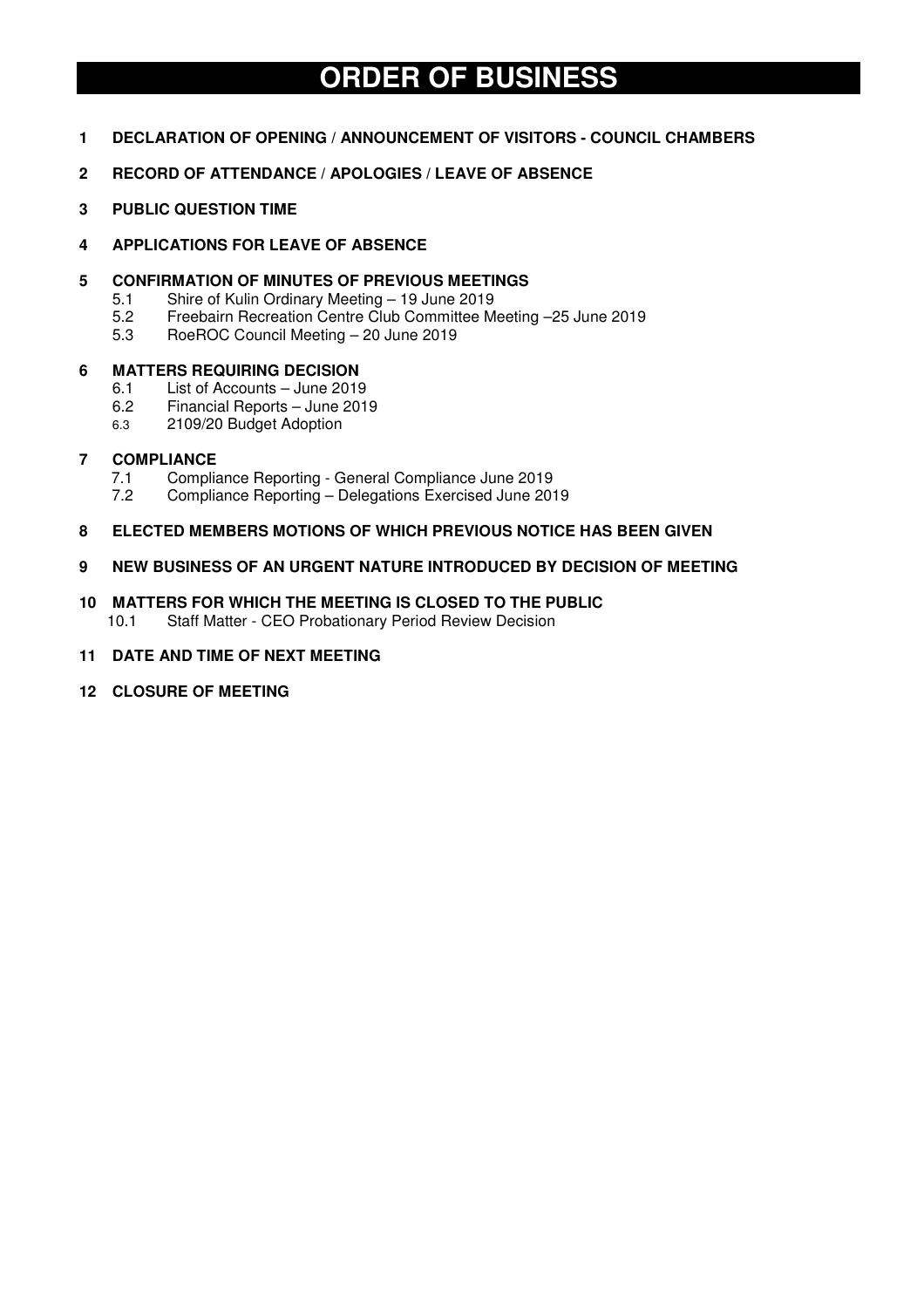# **Minutes of an Ordinary Meeting of Council held in the Council Chambers on Wednesday 17 July 2019 commencing at 5.57pm**

# **1. DECLARATION OF OPENING / ANNOUNCEMENT OF VISITORS**

# **2. RECORD OF ATTENDANCE/APOLOGIES/LEAVE OF ABSENCE**

| Attendance          |                                |                  |
|---------------------|--------------------------------|------------------|
| <b>BD</b> West      | President                      | <b>West Ward</b> |
| <b>RD Duckworth</b> | <b>Deputy President</b>        | West Ward        |
| <b>HT</b> McInnes   | Councillor                     | Town Ward        |
| <b>B</b> Smoker     | Councillor                     | West Ward        |
| R Bowey             | Councillor                     | Town Ward        |
| <b>BP Taylor</b>    | Councillor                     | Central Ward     |
| <b>MS</b> Lucchesi  | Councillor                     | Central Ward     |
| L Varone            | Councillor                     | East Ward        |
| G Robins            | Councillor                     | <b>Town Ward</b> |
| G Yandle            | <b>Chief Executive Officer</b> |                  |
| C Vandenberg        | Deputy Chief Executive Officer |                  |
| J Hobson            | Manager of Works               |                  |
| N Thompson          | <b>ESO/Minutes</b>             |                  |
|                     |                                |                  |

# **APOLOGIES**

Nil

- **3. PUBLIC QUESTION TIME** 
	- Nil

# **4. APPLICATIONS FOR LEAVE OF ABSENCE**  Agreed that Cr Varone be granted a Leave of Absence for the August meeting.

# **5. CONFIRMATION OF MINUTES OF PREVIOUS MEETINGS**

Shire of Kulin Ordinary Meeting – 19 June 2019

#### **01/0719**

**Moved Cr Smoker Seconded Cr Robins that the minutes of the Ordinary Council Meeting held on 19 June 2019 be confirmed as a true and correct record.** 

 **Carried 9/0** 

Freebairn Recreation Centre Club Committee Meeting – Minutes 25 June 2019

**02/0719** 

**Moved Cr Taylor Seconded Cr Lucchesi that the minutes of the Freebairn Recreation Centre Club Committee Meeting held on 25 June 2019 be confirmed as a true and correct record.** 

 **Carried 9/0** 

RoeROC Council Meeting – Minutes 20 April 2019

**03/0719** 

**Moved Cr Robins Seconded Cr Varone that the minutes of the RoeROC Council Meeting held on 20 June 2019 be confirmed as a true and correct record.** 

 **Carried 9/0**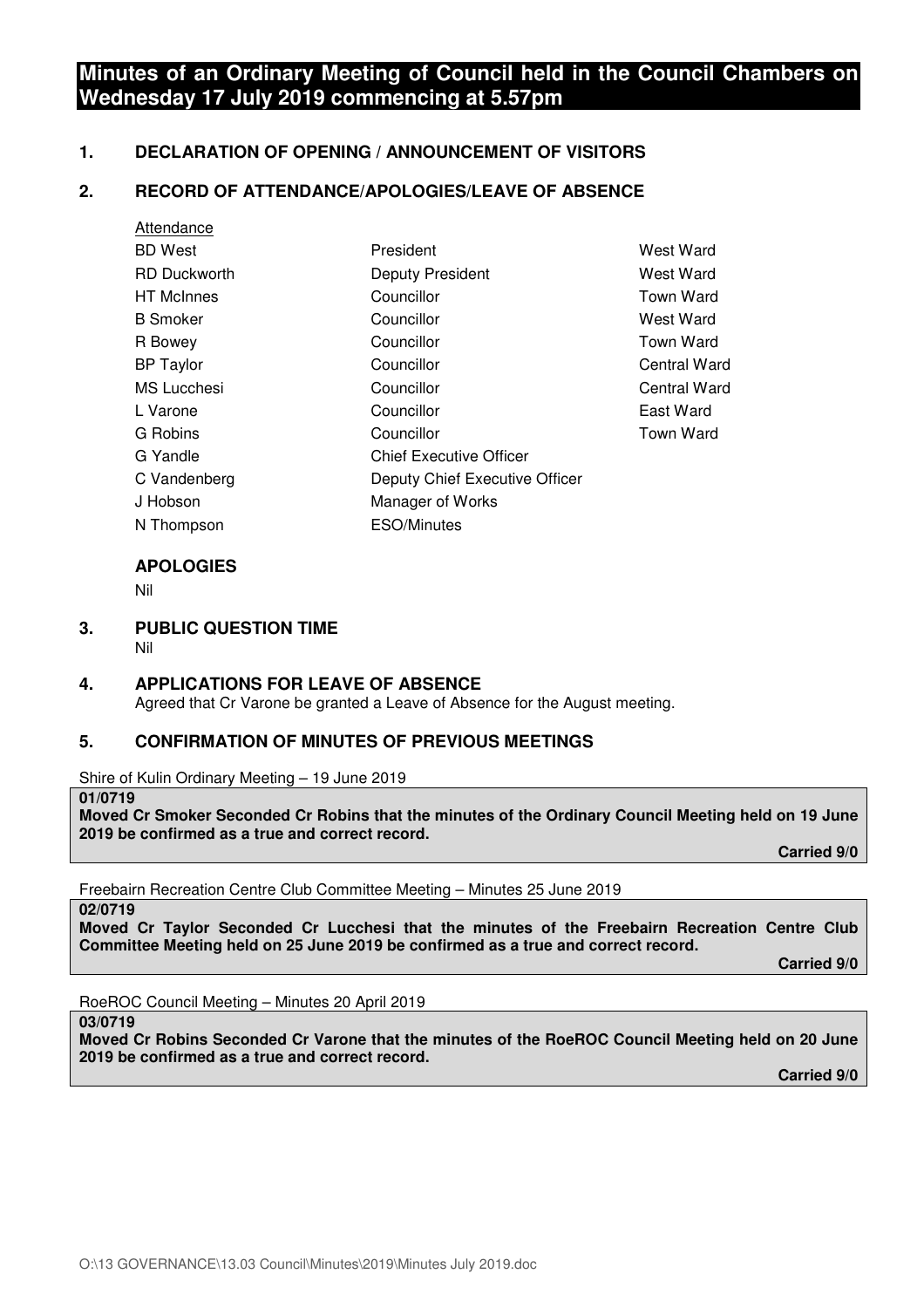# **6 MATTERS REQUIRING DECISION**

# **6.1 List of Accounts – June 2019**

**RESPONSIBLE OFFICER:** DCEO **FILE REFERENCE:** 12.06<br>**AUTHOR:** DCEO **AUTHOR: STRATEGIC REFERENCE/S:** 12.01 **DISCLOSURE OF INTEREST:** Nil

## **SUMMARY:**

Attached is the list of accounts paid during the month of June 2019 for Council's consideration.

**BACKGROUND & COMMENT:**  Nil **FINANCIAL IMPLICATIONS:**  Nil

## **STATUTORY AND PLANNING IMPLICATIONS:**

Regulation 34 of the Local Government (Financial Management) Regulations 1996 requires local governments to prepare each month a statement of financial activity reporting on the revenue and expenditure of funds for the month in question.

# **POLICY IMPLICATIONS:**

Nil **COMMUNITY CONSULTATION:**  Nil **WORKFORCE IMPLICATIONS:**  Nil

#### **OFFICER'S RECOMMENDATION:**

That June payments being cheque no.'s 410 (Trust), 37124 – 37131; EFT No's 15344 - 15453, DD6933.1 - DD6957.14 (Municipal), credit card payments, creditor payments, payroll and other vouchers from the Municipal Fund totalling \$876,738.03 be received.

## **VOTING REQUIREMENTS:**

Simple majority required.

# **04/0719**

**Moved Cr McInnes Seconded Cr Smoker that June payments being cheque no.'s 410 (Trust), 37124 – 37131; EFT No's 15344 - 15453, DD6933.1 - DD6957.14 (Municipal), credit card payments, creditor payments, payroll and other vouchers from the Municipal Fund totalling \$876,738.03 be received.** 

 **Carried 9/0** 

# **6.2 Financial Reports – June 2019**

**RESPONSIBLE OFFICER:** DCEO **FILE REFERENCE:** 12.01 **AUTHOR:** DCEO **STRATEGIC REFERENCE/S:** 12.01 **DISCLOSURE OF INTEREST:** Nil

## **SUMMARY:**

Attached are the financial reports for the period ending 30 June 2019.

#### **BACKGROUND & COMMENT:**  Nil

**FINANCIAL IMPLICATIONS:**  Nil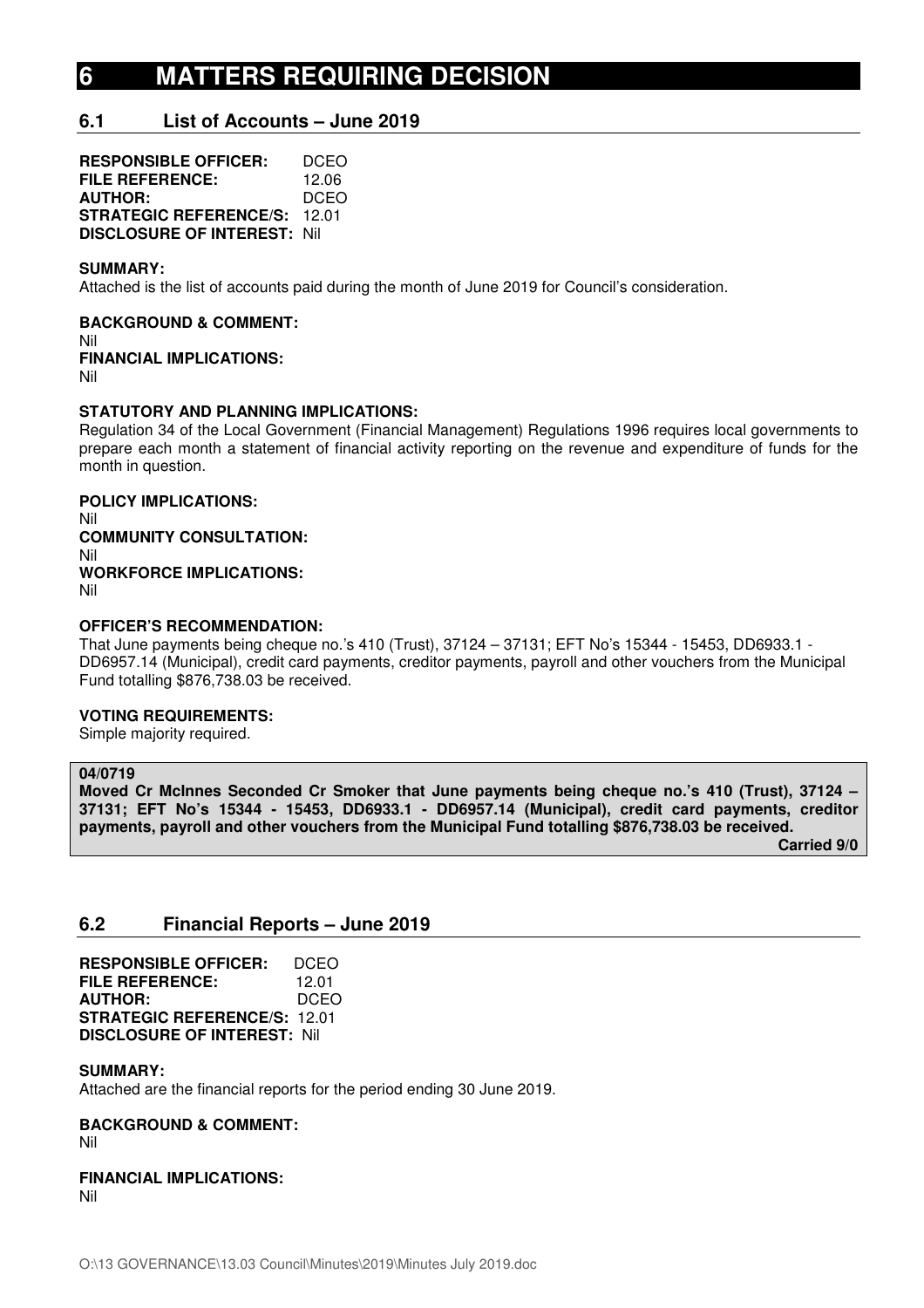# **STATUTORY AND PLANNING IMPLICATIONS:**

Regulation 34 of the Local Government (Financial Management) Regulations 1996 requires local governments to prepare each month a statement of financial activity reporting on the revenue and expenditure of funds for the month in question.

# **POLICY IMPLICATIONS:**

Nil

# **COMMUNITY CONSULTATION:**

Nil

# **WORKFORCE IMPLICATIONS:**

Nil

# **OFFICER'S RECOMMENDATION:**

That Council endorse the monthly financial statements for the period ending 30 June 2019.

#### **VOTING REQUIREMENTS:**

Simple majority required.

# **05/0719**

**Moved Cr Taylor Seconded Varone Cr that Council endorse the monthly financial statements for the period ending 30 June 2019.** 

 **Carried 9/0** 

# **6.3 2019/2020 Budget Adoption**

| <b>NAME OF APPLICANT:</b>           | DCEO  |
|-------------------------------------|-------|
| <b>RESPONSIBLE OFFICER:</b>         | CEO   |
| <b>FILE REFERENCE:</b>              | 12.04 |
| <b>AUTHOR:</b>                      | DCEO  |
| <b>DISCLOSURE OF INTEREST: Nil.</b> |       |

## **SUMMARY:**

Councillors were presented with the draft budget at the June Meeting.

As part of the budget adoption and to enable rate notices to be finalised, the following needs to be endorsed:

- Rate in the \$ for GRV and UV properties (based on 2.7% increase)
- Minimum values for GRV and UV properties
- Discount on early payment of rates
- Interest on late payment of rates and administration charge for instalment options
- **Payment options and instalment dates**

## **COMMENT:**

We have budgeted for a loss of \$2,574,291 for the 2019/20 financial year compared to a budgeted loss of \$2,159,261 in the previous financial year. This loss figure can be largely attributed to our depreciation which, following the revaluation of our infrastructure assets in 2017/18, has increased from \$2.9m to \$3.8m. We have engaged consultants to prepare our asset management plan and revalue all categories of assets during the 2019/20 financial year, we hope to do some analysis on the rates of depreciation of our roads to ensure this depreciation figure is accurate.

## Comparison to 2017/2018 Annual Budget

#### **Income**

Rates levied has yielded Council an increase of \$57,305 (2.77%). The early payment discount has been budgeted at 5% and will come at an estimated cost of \$90,000.

Budgeted operating grants have increased by \$346,193 (22.41%) due to an increase in the Financial Assistance Grants and the Main Roads Direct Grant.

Budgeted fees & charges have decreased by \$266,313 (16.7%). In 2018/19 we had a private works budget of \$221,000. In the past we have contracted our services to assist with the completion of major road works jobs for other Local Governments. In this financial year we have not budgeted to complete any major private works jobs.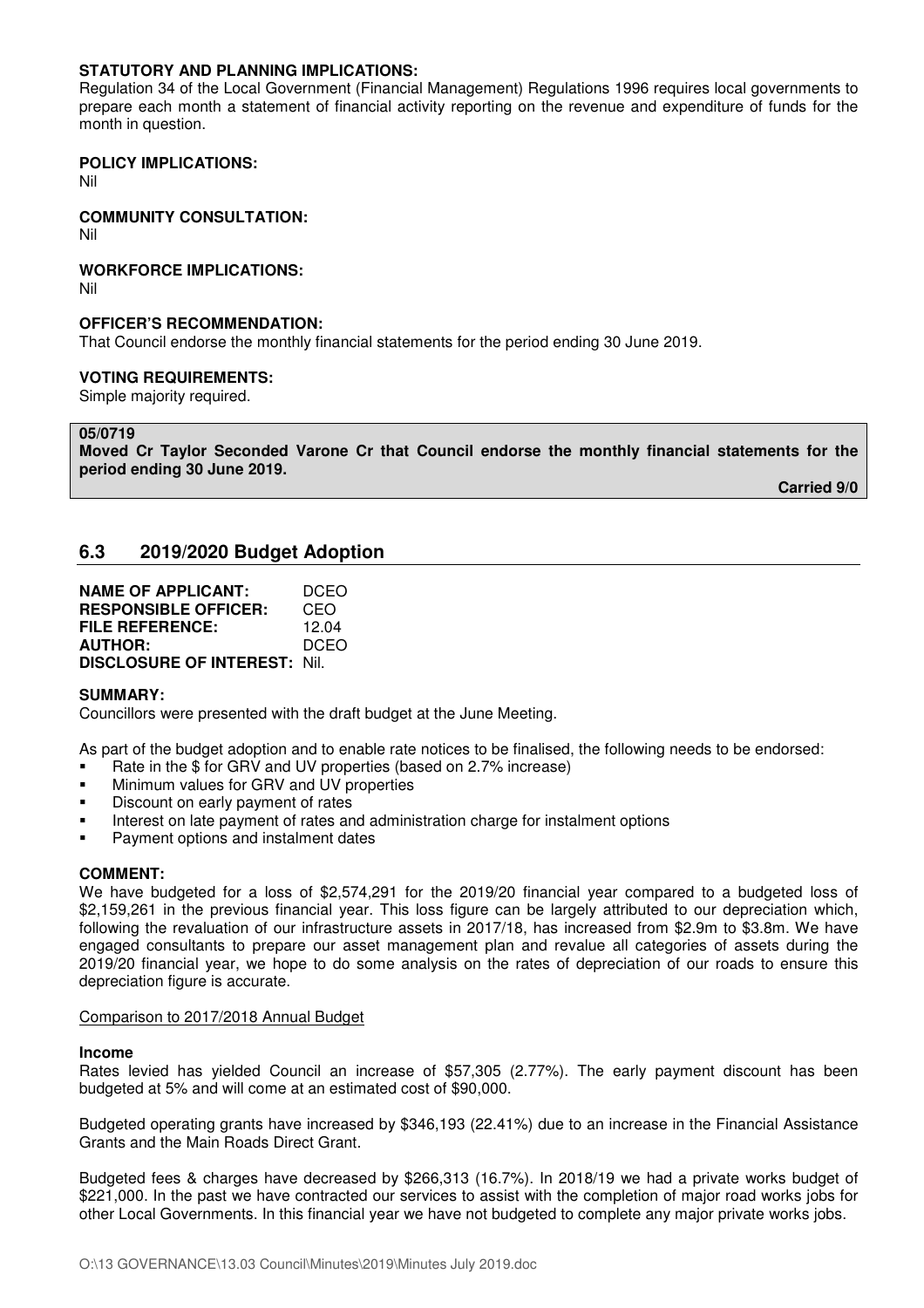# **Expenditure**

Employee expenses (including superannuation) have increased by \$91,319 (3.1%) from a budget of \$2,921,855 in 2018/29 to \$3,013,174 in 2019/20. This increase is attributed to the minimum wage increase of 3%. There is an allowance of \$69,000 for labour contingencies however these are rarely utilised. Below is a table showing the wages costs (excluding depreciation) for each department.

| Department                         | <b>Total Salaries</b> | Percentage of Budget |
|------------------------------------|-----------------------|----------------------|
| Administration                     | 542,616               | 20%                  |
| <b>Resource Centre</b>             | 95,463                | 4%                   |
| <b>Freebairn Recreation Centre</b> | 105,961               | 4%                   |
| Swimming Pool                      | 86,052                | 3%                   |
| Camp Kulin                         | 201,903               | 8%                   |
| Outdoor Staff & Management         | 1,336,182             | 50%                  |
| Cleaning                           | 64,849                | 3%                   |
| Childcare                          | 157,199               | 6%                   |

# **Capital Expenditure**

A table has been attached which describes each capital expenditure project in the budget. This table also highlights the changes made and the priority listing made at the budget workshop

Capital expenditure in 2019/2020 has increased by \$740,000 compared to our 2018/2019 capital expenditure budget of \$2,722,458. This is mostly due to the increase in asset grants which will be received this financial year. In the last financial year Council funded much of the road work projects from their own resources, with funding back to its long term average Council are able to commit their resources to capital projects other than roads.

It is anticipated that through this budget, Council will be able to further progress and increase facilities provided to the community and its wider users, and increase Council owned assets. These are very interesting times for the Kulin Shire and the demand for increased infrastructure expenditure continues.

# **STATUTORY ENVIRONMENT:**

As per the Recommendation

# **FINANCIAL IMPLICATIONS:**

The budget sets the Council approved expenditure for the 2019/2020 financial year.

## **RECOMMENDATION:**

That Council adopt the 2019/2020 Budget in accordance with the following items:

1. As per Section 6.32 (1) of the Local Government Act 1995, Rates and Minimum Rates to be levied on all rateable property be as follows:

| Valuation                | Rate (cents per dollar) | Minimum Rate |
|--------------------------|-------------------------|--------------|
| Residential Zoning - GRV | 10.187                  | \$443.89     |
| Industrial Zoning - GRV  | 10.187                  | \$443.89     |
| Commercial Zoning - GRV  | 10.187                  | \$443.89     |
| Rural Zoning - UV        | 1.049                   | \$443.89     |
| Mining Zoning - UV       | 1.049                   | \$443.89     |
| Rural Zoning - GRV       | 10.187                  | \$443.89     |

- 2. Section 6.46 of the Local Government Act allows a discount of 5.0% be allowed for payment of rates in full within 35 days of the date of issue of the rate notice;
- 3. Section 6.45 of the Local Government Act a 5.5% interest charge be levied on rates instalments, Deferred Pensioners Rates' excluded;
- 4. Section 6.45 of the Local Government Act an administration charge of \$7 be levied for the second and each of the subsequent rates instalments;
- 5. Section 6.51 of the Local Government Act an 11% interest charge be levied on all overdue rates outstanding, Deferred Pensioners' Rates excluded;
- 6. Section 6.32 (1) of the Local Government Act 1995 the Schedule of Rents, Leases and Charges as detailed in the budget document;
- 7. Section 64 (2) of the Local Government (Financial Management) Regulations 1996 that the due date for instalments be set as follows:

Two Instalment Option:

- 1<sup>st</sup> Instalment not due before 27<sup>th</sup> September 2019
- 2<sup>nd</sup> Instalment not due before 27<sup>th</sup> January 2020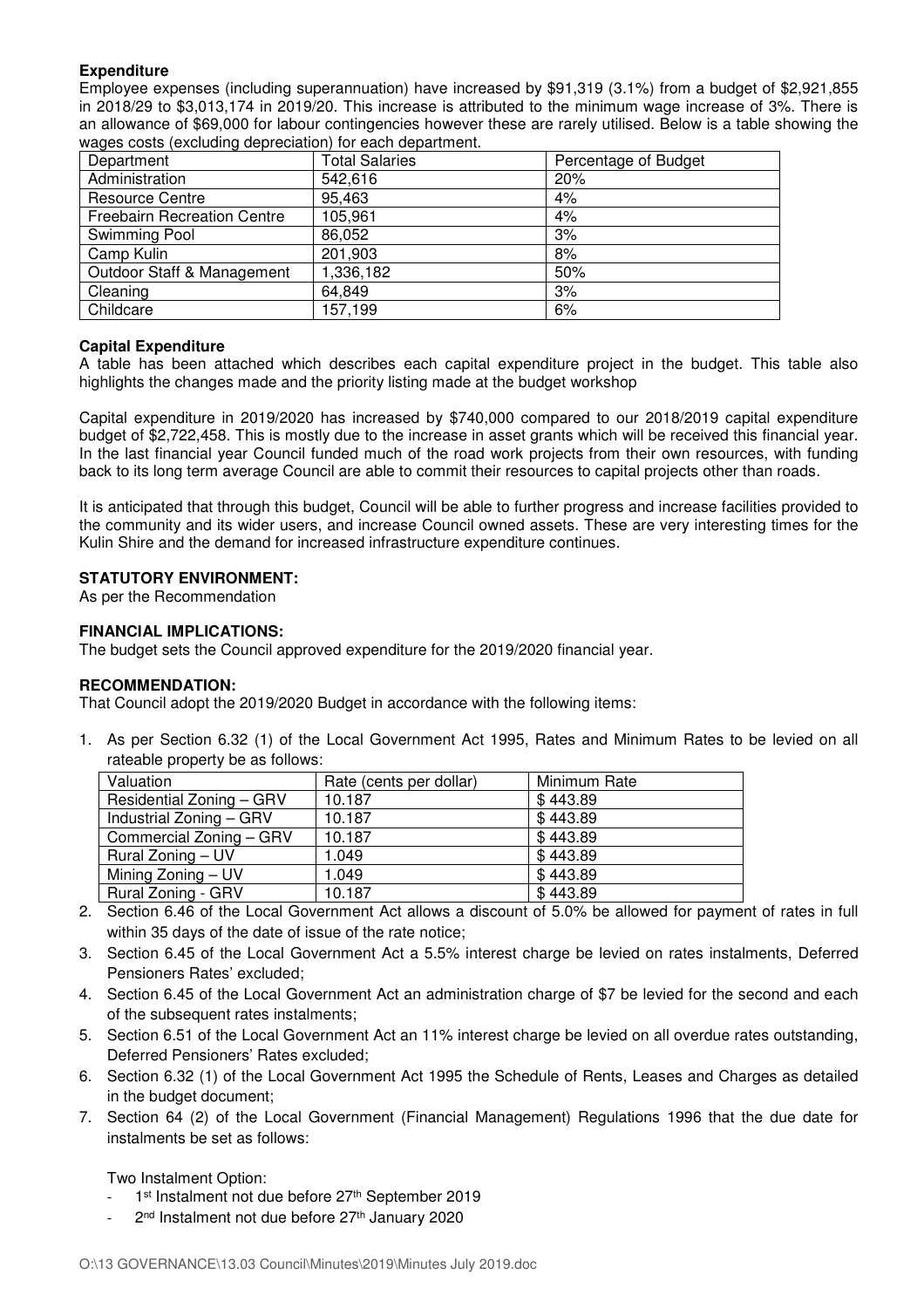Four Instalment Option

- 1<sup>st</sup> Instalment not due before 27<sup>th</sup> September 2019
- 2<sup>nd</sup> Instalment not due before 27<sup>th</sup> November 2019
- 3rd Instalment not due before 27<sup>th</sup> January 2020
- 4<sup>th</sup> Instalment not due before 27<sup>th</sup> March 2020

# **VOTING REQUIREMENTS:**

Absolute majority required.

# **06/0719**

**Moved Cr Duckworth Seconded Cr Smoker that Council adopt the 2109/2020 Budget in accordance with the following items:** 

**1. As per Section 6.32 (1) of the Local Government Act 1995, Rates and Minimum Rates to be levied on all rateable property be as follows:** 

| <b>Valuation</b>                | Rate (cents per dollar) | <b>Minimum Rate</b> |
|---------------------------------|-------------------------|---------------------|
| <b>Residential Zoning - GRV</b> | 10.187                  | \$443.89            |
| <b>Industrial Zoning - GRV</b>  | 10.187                  | \$443.89            |
| <b>Commercial Zoning - GRV</b>  | 10.187                  | \$443.89            |
| <b>Rural Zoning - UV</b>        | 1.049                   | \$443.89            |
| Mining Zoning - UV              | 1.049                   | \$443.89            |
| <b>Rural Zoning - GRV</b>       | 10.187                  | \$443.89            |

- **2. Section 6.46 of the Local Government Act allows a discount of 5.0% be allowed for payment of rates in full within 35 days of the date of issue of the rate notice;**
- **3. Section 6.45 of the Local Government Act a 5.5% interest charge be levied on rates instalments, Deferred Pensioners Rates' excluded;**
- **4. Section 6.45 of the Local Government Act an administration charge of \$7 be levied for the second and each of the subsequent rates instalments;**
- **5. Section 6.51 of the Local Government Act an 11% interest charge be levied on all overdue rates outstanding, Deferred Pensioners' Rates excluded;**
- **6. Section 6.32 (1) of the Local Government Act 1995 the Schedule of Rents, Leases and Charges as detailed in the budget document;**
- **7. Section 64 (2) of the Local Government (Financial Management) Regulations 1996 that the due date for instalments be set as follows:**

**Two Instalment Option:** 

- **1st Instalment not due before 27th September 2019**
- **2nd Instalment not due before 27th January 2020**

**Four Instalment Option** 

- **1st Instalment not due before 27th September 2019**
- **2nd Instalment not due before 27th November 2019**
- **3rd Instalment not due before 27th January 2020**
- **4th Instalment not due before 27th March 2020**

 **Carried by Absolute Majority**

# **7 COMPLIANCE**

# **7.1 Compliance Reporting – General Compliance June 2019**

**NAME OF APPLICANT:** CEO **RESPONSIBLE OFFICER:** CEO **FILE REFERENCE:** 12.05 Compliance 12.06 – Accounting Compliance **STRATEGIC REFERENCE/S:** CBP 4.1 Civic Leadership, 4.1.8 Compliance methods **AUTHOR:** CEO **DISCLOSURE OF INTEREST:** Nil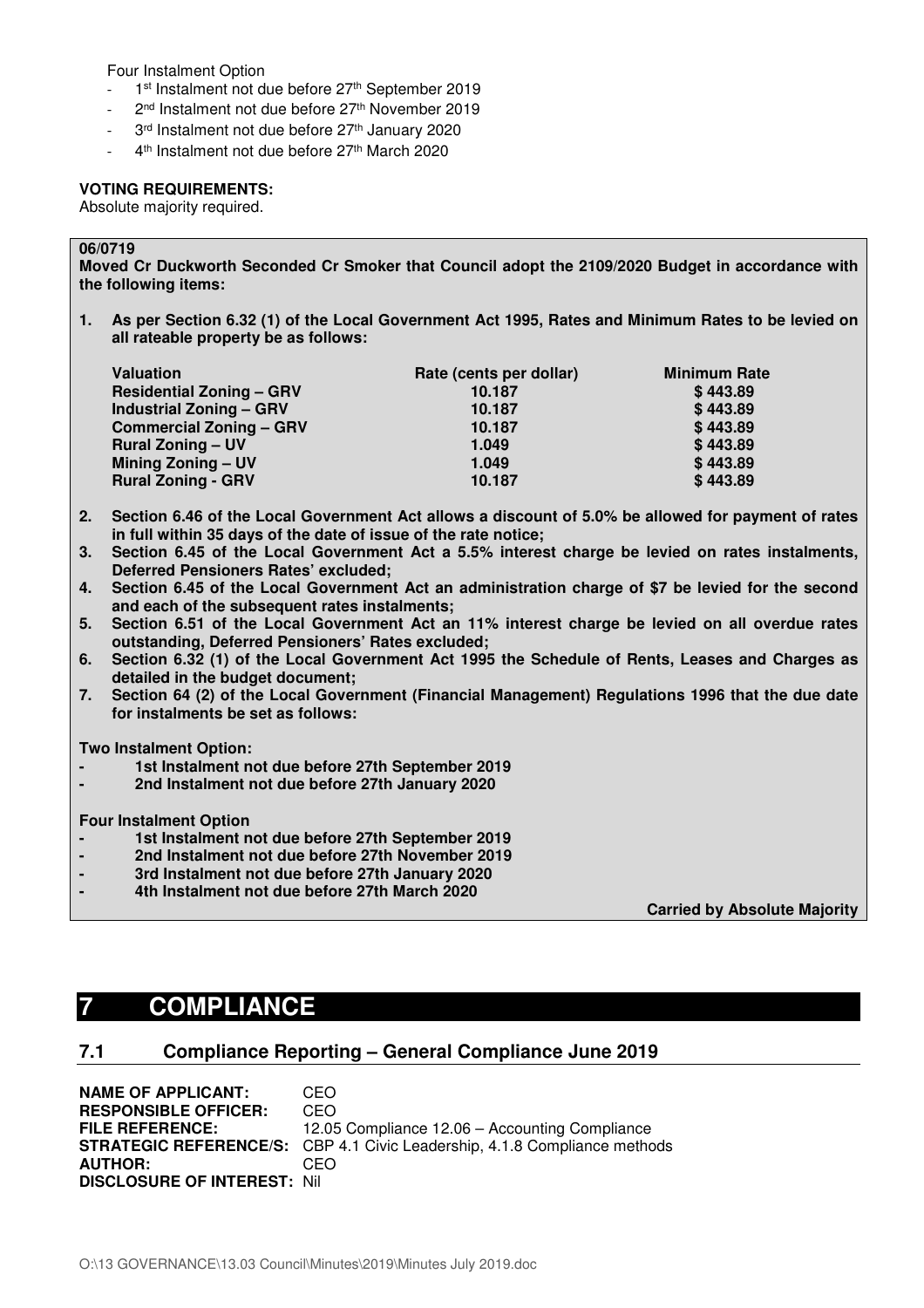# **SUMMARY:**

This report addresses General and Financial Compliance matters for June 2019. This process is not definitive, each month additional items and/or actions may be identified that are then added to the monthly checklist. Items not completed each month e.g. quarterly action - will be notations.

The report provides a guide to the compliance requirements being addressed as part of staff workloads and demonstrates the degree of internal audit being completed.

# **BACKGROUND & COMMENT:**

The Compliance team and works staff commence the monthly compliance effort immediately after the Shire meeting each month. At that time, the Executive Support Officer will email the assigned staff member their compliance requirements for the coming month. As the month progresses, staff in conjunction with their manager, the CEO or DCEO will determine the extent of work/action needed to complete items. During Agenda week, the Compliance Team again meets to ensure the monthly report/list is reviewed and that compliance items are completed. In preparing the Agenda report, the CEO or DCEO will sign off on completed items. Prior month items not completed previously will be reported in the following month so Council remains aware.

## Outstanding January 2019

LEMC & Shire Emergency Management Plans – Review – commenced, LEMC meeting scheduled for 31 July Outstanding March 2019 Building Gutter Cleaning – Commence gutter cleaning of all Shire buildings (commenced but not completed) Outstanding April 2019 Freedom of Information Statement - completed Records Management Disaster Plan Take Down Shade Sails at Pool - completed Outstanding May 2019 Review of Equal Opportunity Employment Plan Outstanding June 2019 Staff Performance Reviews & KRA's – rescheduled July/August Occupational Health & Safety Meeting – rescheduled to later date CRC Staff Performance Reviews – rescheduled July/August

# **FINANCIAL IMPLICATIONS:**

In terms of meeting compliance - normal administration expense. There may be items that require additional administrative effort to complete or require external assistance to resolve. In those cases, individual financial implications will be reported.

# **STATUTORY AND PLANNING IMPLICATIONS:**

Nil

## **POLICY IMPLICATIONS:**

Identified as necessary – this report Nil

## **COMMUNITY CONSULTATION:**

Nil

## **WORKFORCE IMPLICATIONS:**

Nil

## **OFFICER'S RECOMMENDATION:**

That Council receive the General & Financial Compliance Report for June 2019 and note the matters of noncompliance.

## **VOTING REQUIREMENTS:**

Simple majority required.

# **07/0719**

**Moved Cr McInnes Seconded Cr Taylor that Council receive the General & Financial Compliance Report for June 2019 and note the matters of non-compliance.** 

**Carried 9/0**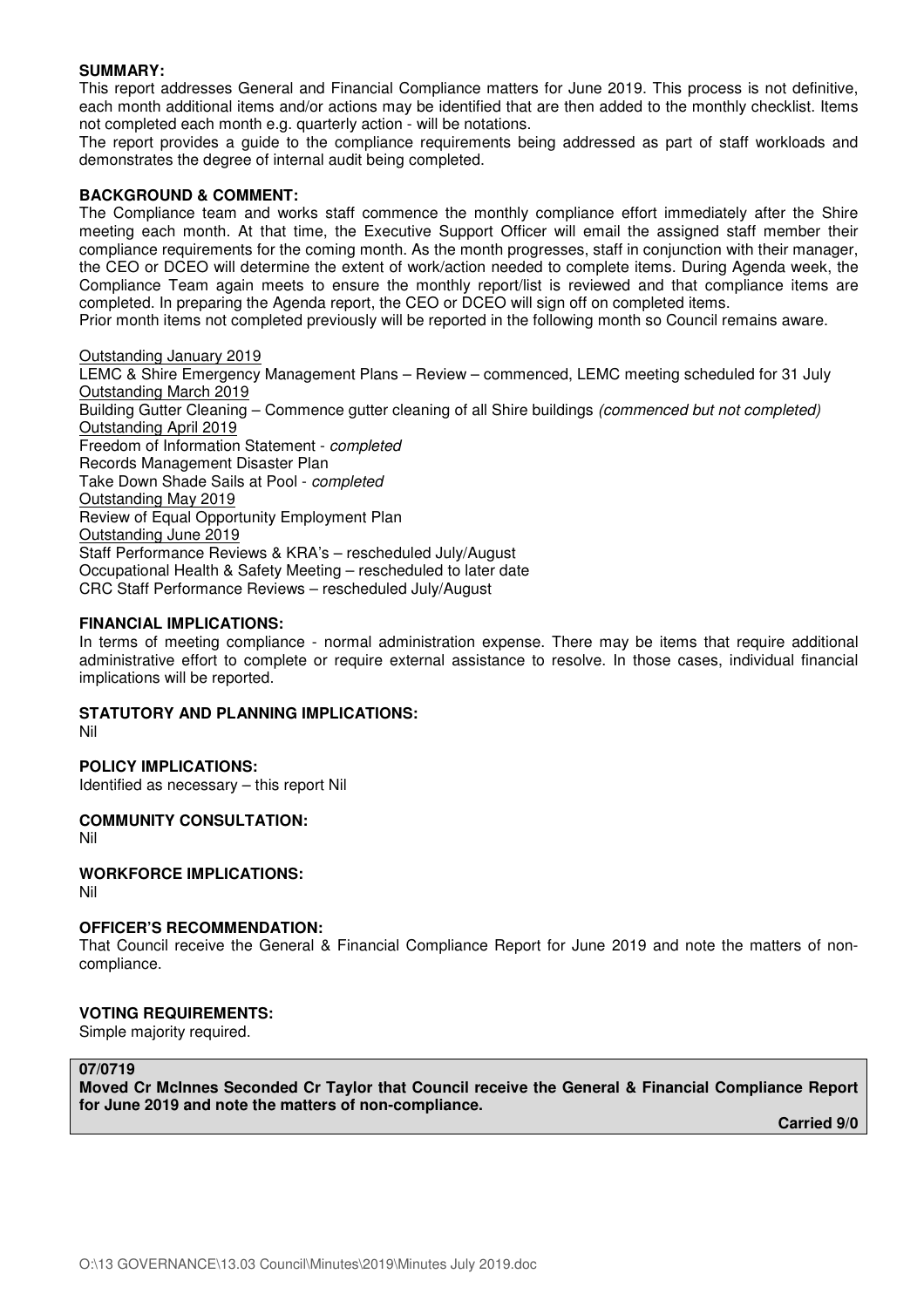# **NAME OF APPLICANT: CEO<br>
RESPONSIBLE OFFICER: CEO**

**RESPONSIBLE OFFICER:**<br>FILE REFERENCE: 12.05 - Compliance **STRATEGIC REFERENCE/S:** CBP 4.1 Civic Leadership, 4.1.8 Compliance methods **AUTHOR:** CEO **DISCLOSURE OF INTEREST:** Nil **SUMMARY:** 

To report back to Council actions performed under delegated authority for the period ending 30 June 2019.

To provide a comprehensive report listing of the delegations able to be exercised following adoption of a more substantial array of delegations in June 2017.

# **BACKGROUND & COMMENT:**

This report is prepared for Council detailing actions performed under delegated authority by the respective officers under each of the delegation headings:

|                  | <b>ADMINISTRATION</b>                                      |                                           |
|------------------|------------------------------------------------------------|-------------------------------------------|
|                  | <b>Policy Delegation</b>                                   | <b>Officers</b>                           |
| A1               | <b>Acting Chief Executive Officer</b>                      | (CEO)                                     |
| A2               | Agreements for Payments of Debts to Council                | (CEO/DCEO)                                |
| АЗ               | Casual Hirer's Liability                                   | (CEO)                                     |
| A4               | <b>Complaint Handling</b>                                  | (CEO)                                     |
| A5               | Fees & Charges - Discounts                                 | (CEO/DCEO/MW/MLS/CRC)                     |
| A6               | Investment of Surplus Funds                                | (CEO/DCEO)                                |
| Α7               | IT & Social Media - Use of                                 | (CEO)                                     |
| A8               | Legal Advice, Representation & Cost Reimbursement          | (CEO)                                     |
| A9               | Payments from Municipal and Trust Funds                    | (CEO-to numerous staff - purchase orders) |
| A10              | Use of Common Seal                                         | (CEO)                                     |
| A11              | <b>Writing Off Debts</b>                                   | (CEO)                                     |
| A12              | Housing                                                    | (CEO)                                     |
| A13              | Procedure for Unpaid Rates Finance                         | (CEO)                                     |
|                  | <b>GOVERNANCE</b>                                          |                                           |
| G1               | Applications for Planning Consent                          | (CEO)                                     |
| G2               | <b>Building Licences and Swimming Pools</b>                | (EHO/Building Surveyor)                   |
| G3               | Cemeteries Act 1986                                        | (CEO)                                     |
| G4               | Health Act 1911 Provisions                                 | (EHO)                                     |
|                  | <b>HUMAN RESOURCES</b>                                     |                                           |
| H1               | Grievance Procedures                                       | (CEO)                                     |
|                  | <b>COMMUNITY SERVICES</b>                                  |                                           |
| CS <sub>1</sub>  | Bushfire Control - Shire Plant for Use of                  | (CEO)                                     |
| CS <sub>2</sub>  | Bushfire Control - Plant Use for Adjoining Shires          | (CEO)                                     |
| CS <sub>3</sub>  | Bushfire Prohibited / Restricted Burning Periods - Changes | (Shire President/CEO)                     |
| CS4              | <b>Bushfire Training Administration</b>                    | (CEO)                                     |
| CS <sub>5</sub>  | Cat Ownership Limit - Cat Control                          | (CEO)                                     |
| CS <sub>6</sub>  | Dog Control - Attacks                                      | (CEO)                                     |
| CS7              | Dog Ownership Limit - Dog Control                          | (CEO)                                     |
| CS8              | Sea Containers Use of - Town Planning                      | (CEO)                                     |
| CS <sub>9</sub>  | Second Hand Dwellings                                      | (CEO)                                     |
| <b>CS10</b>      | <b>Temporary Accommodation</b>                             | (CEO)                                     |
| <b>CS11</b>      | Unauthorised Structures - Building Control                 | (CEO)                                     |
| <b>CS13</b>      | <b>Freebairn Recreation Club Committee</b>                 | (FRC Club Committee)                      |
| <b>CS14</b>      | Kulin Child Care Centre Management Committee               | (KCCC Mgmt. Committee)                    |
| CS <sub>15</sub> | General - Community Services Practices                     | (CEO)                                     |
| <b>CS20</b>      | Seed Collection                                            | (CEO)                                     |
| <b>WORKS</b>     |                                                            |                                           |
| $\overline{W}$ 1 | <b>Gravel Supplies</b>                                     | (MW)                                      |
| W2               | Roads - Clearing                                           | (CEO)                                     |
| WЗ               | Roads - Damage to                                          | (MW)                                      |
| W4               | Roads - Roadside Markers - Management of                   | (MW)                                      |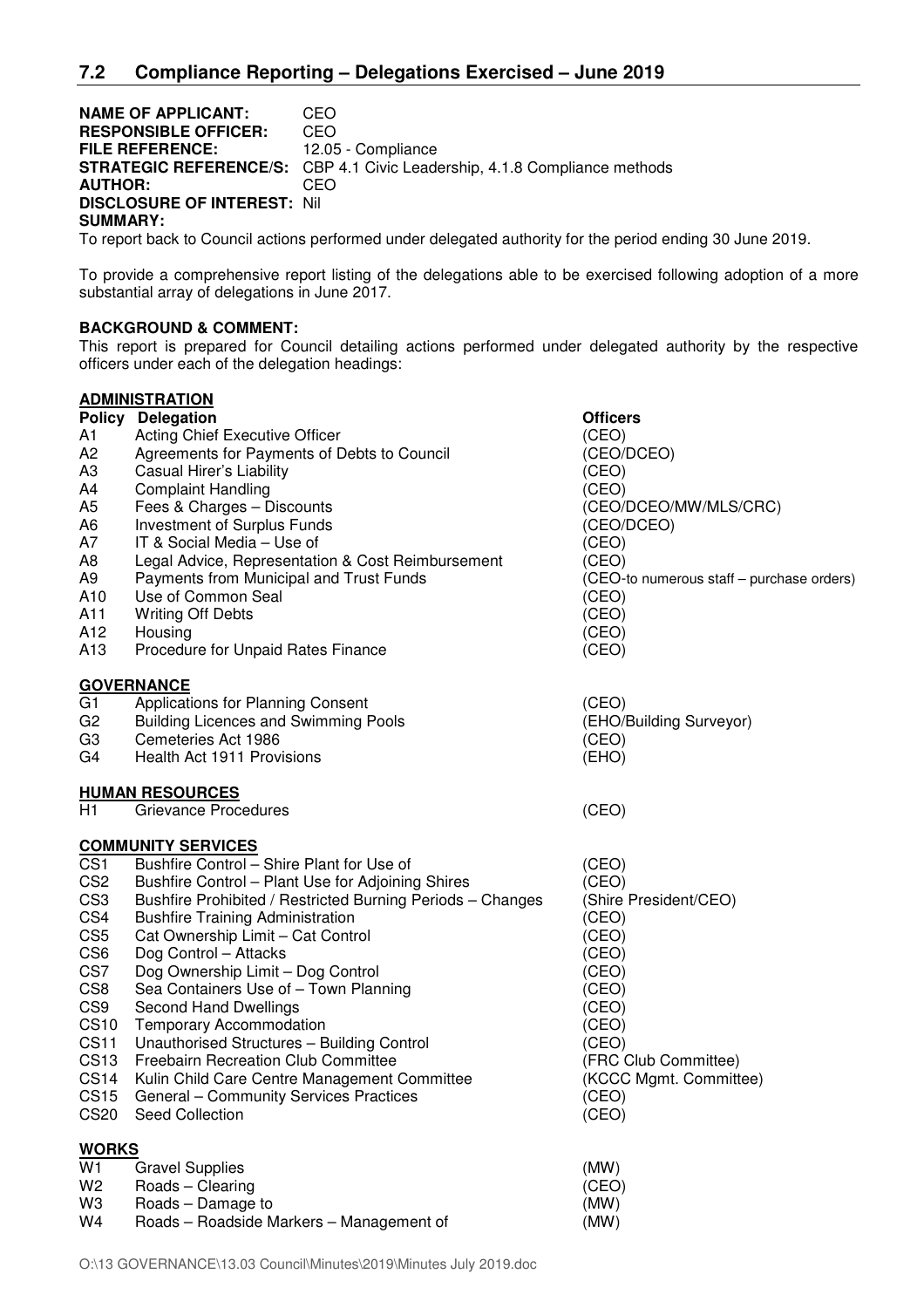| W <sub>5</sub>  | Stormwater Drainage                 | (MW)  |
|-----------------|-------------------------------------|-------|
| W <sub>6</sub>  | <b>Street Trees</b>                 | (CEO) |
| W7              | Streetscape – Improvements          | (CEO) |
| W8              | Roadside Burning                    | (MW)  |
| W9              | <b>Temporary Road Closures</b>      | (MW)  |
| W <sub>10</sub> | General – Works Practices Approvals |       |

# **COMMENT:**

The following details the delegations exercised within the Shire relative to the delegated authority for the month of September 2018 and are submitted to Council for information (excluding delegations under A9, Payments – refer to individual order and payment listed in Accounts paid).

# **A10 Use of Common Seal**

Apply Common Seal to housing contract Modular WA

# **STATUTORY ENVIRONMENT:**

Building Act 2011 Bushfires Act 1954 Cemeteries Act 1986 Health (Asbestos) Regulations 1992; Health (Miscellaneous Provisions) Act 1911; Local Government Act 1995 Public Health Act 2016 Shire of Kulin TPS2 Town Planning Development Act Town Planning Scheme Trustees Act, Part III, Criminal Procedure Act 2004;

## **FINANCIAL IMPLICATIONS:**

Nil in terms of exercising delegation and reporting to Council though there may be financial implications in the case of each delegation exercised.

# **STATUTORY AND PLANNING IMPLICATIONS:**

Sections 5.18 and 5.46 of the Local Government Act 1995

## **POLICY IMPLICATIONS:**

There are no known policy implications relating to this report.

## **COMMUNITY CONSULTATION:**

Nil **WORKFORCE IMPLICATIONS:**  Nil

## **OFFICER'S RECOMMENDATION:**

That Council receive the Delegation Exercised Report for June 2019.

# **VOTING REQUIREMENTS:**

Simple majority required.

#### **08/0619**

**Moved Cr Robins Seconded Cr Taylor that Council receive the Delegation Exercised Report for June 2019.** 

**Carried 9/0** 

# **8 ELECTED MEMBERS MOTIONS OF WHICH PREVIOUS NOTICE HAS BEEN GIVEN**

Nil